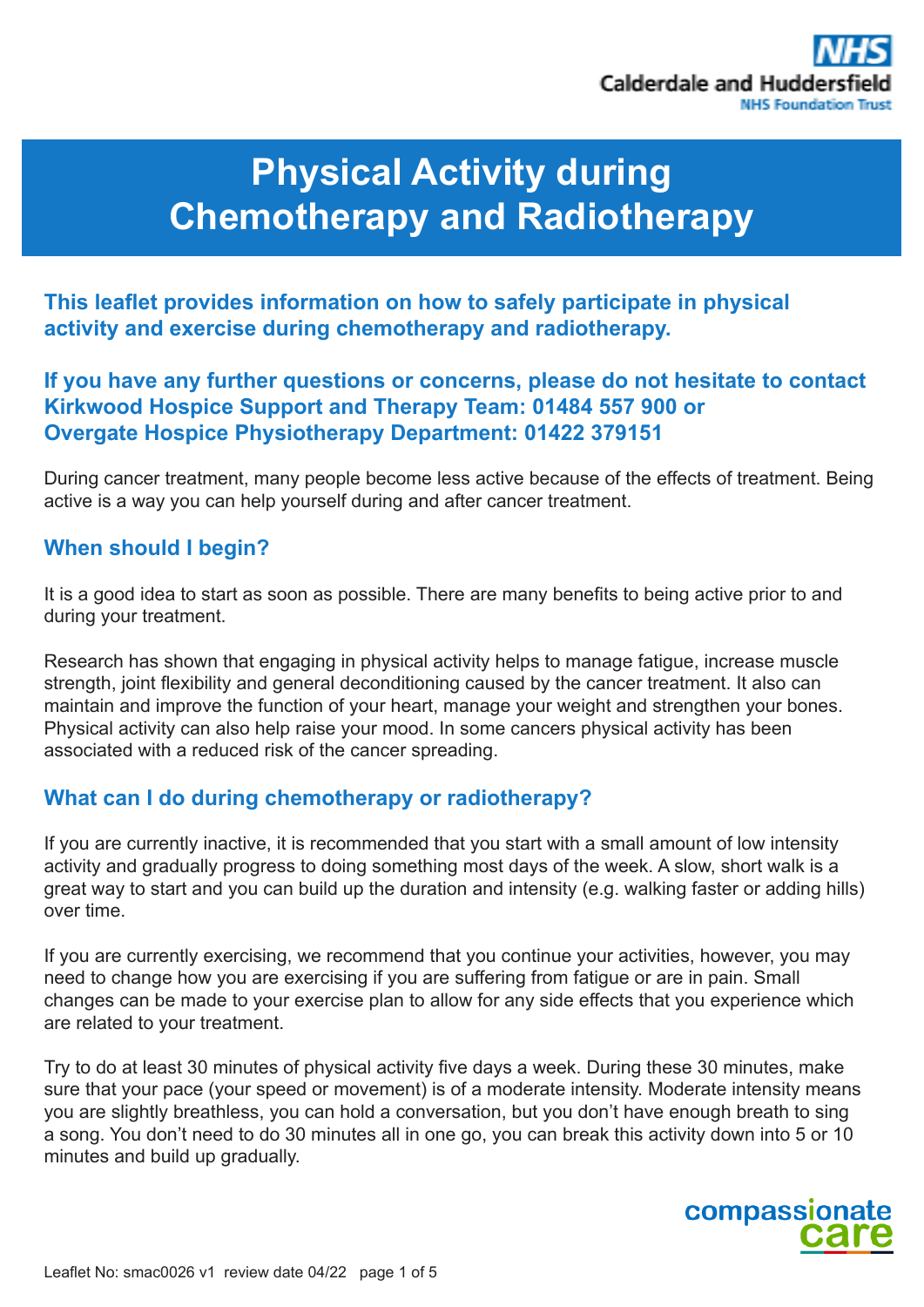Activities may include walking, vacuuming, mowing the lawn or climbing stairs. You can also include activities like swimming, jogging, dancing, gym work outs or exercise classes. As these exercises tend to be at a more vigorous level (where you are unable to hold a conversation) you only need to do 75 minutes a week. Please also see the specific guidance below.

You should also include activities which strengthens or tones your muscles. This may include lifting weights, Pilates, using resistance bands or yoga. If you are over 65, we recommend that you do two days a week of balance and stretching exercises. If you need some ideas, see the suggested exercises on page 4.

## **What is safe to do?**

It is rare that exercise is not recommended. More commonly, small modifications are needed to ensure that it is safe.

The following are common symptoms or conditions that normally indicate you should speak to your doctor or physiotherapist prior for advice.

- Recent surgery. While most surgeons recommend that you return to normal activities of daily living as soon as possible after a cancer surgery, restrictions can apply for up to 12 weeks for returning to exercise or weight training. Check with your surgeon to understand your activity restrictions and how long these apply for.
- Anaemia (low red blood cell count / haemoglobin) or low immune system (neutropenic).
- Unrelieved pain, nausea/vomiting, diarrhoea or any symptoms that cause you concern.

Swimming can be a good activity during treatment. However, if you have a peripheral inserted catheter (PICC) line or a Hickman central line, you cannot swim while this is in place. If you would like to continue to swim during your treatment, please speak to your doctors and nurses to discuss alternatives.

If you would like to swim during radiotherapy, reduce the number of times you swim in chlorinated water as this can have a drying effect on the skin. Make sure you have a shower after swimming to remove excess chlorine. Please discontinue swimming if your skin becomes sore. You can speak to your radiotherapist if you have any other questions about looking after your skin or using moisturisers.

If you are advised that your immune system is low (neutropenic) during your treatment, we recommend that you avoid swimming pools during that period to reduce the risk of picking up an infection.

If you have PEG feeding tube in place you can still swim as long as the area has healed and appears dry. This is generally at least 14 days from when it was inserted.

Strengthening exercises are good during treatment. On page 4 of this leaflet are a few examples of strength exercises you can do at home. However, if you have a PICC line in, we recommend that you do strength exercises under the supervision of the oncology physiotherapy team to reduce the risk of disturbing the function of the PICC line.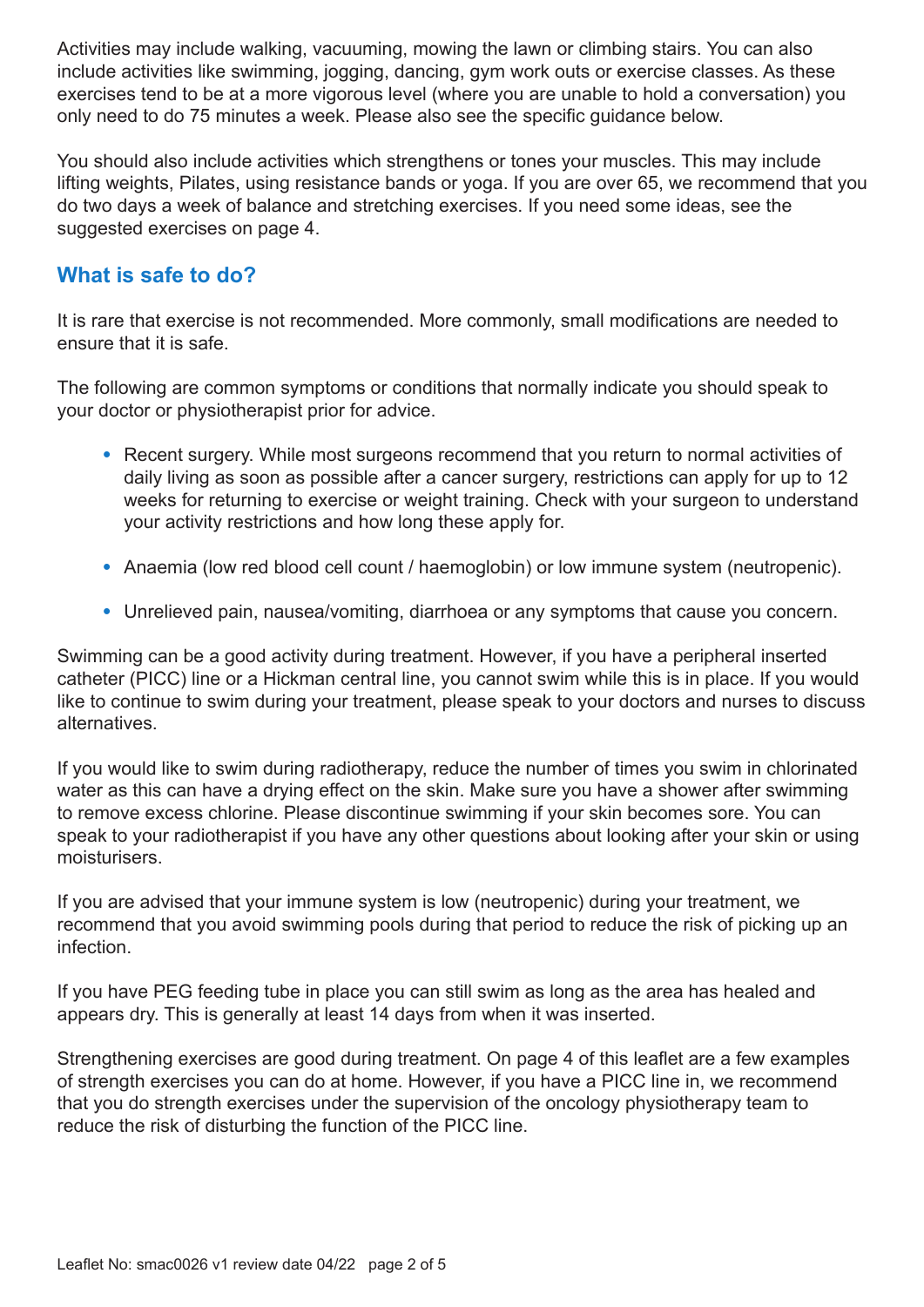## **Will it make my fatigue worse?**

Physical activity is unlikely to make your fatigue worse. In fact, it will help moderate it and even make it better. It is important to note that inactivity can lead to higher levels of fatigue, muscles wasting and reduced function, and it is recommended to try to do something physically active each day. For some, this can initially be as little as 5 – 10 minutes of walking performed multiple times throughout your day. Even small amounts of activity is beneficial, so start with something that you find easy and progress this as your body allows.

## **Support to be more active after a cancer diagnosis**

Being active and staying active can be challenging at times. If you have any questions about doing physical activity, if you have not been active before or if you have any physical limitations due to the cancer or treatment side effects, please contact one of the physiotherapy teams using the contact details below. We can provide support through an assessment of your individual needs, access to physiotherapy lead cancer exercise classes or community exercise, goal setting and support for up to a year.

If you would like to contact us for support or advice, perhaps as your situation has changed, please contact us at the below details.

# **Contact us**

For any advice on how to stay well and keep active at any stage in your treatment, please contact the Kirkwood Hospice Support and Therapy Team.

Kirkwood Hospice Support and Therapy Team: 01484 557 900 Monday to Friday 9am – 4pm www.kirkwoodhospice.co.uk

Overgate Hospice Physiotherapy department: 01422 379151 www.overgatehospice.org.uk





Acknowledgement: Guy's and St Thomas NHS Foundation Trust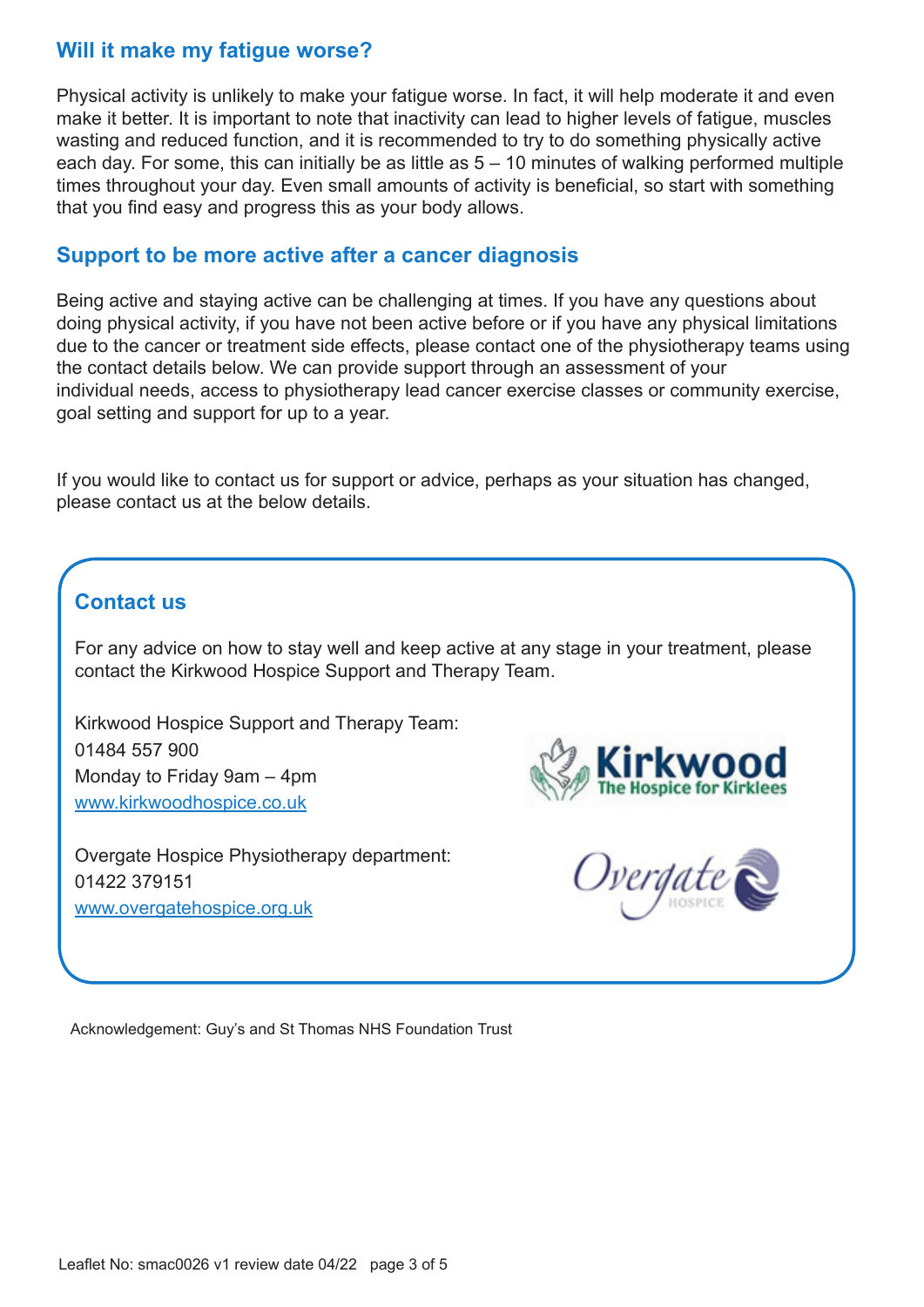# **Example exercises**

These exercises are examples of strength exercises. You should aim to do a selection of these exercises twice a week. Each exercise you can do for 8-12 repetitions. If you would like to progress your exercises, aim to complete 2-4 sets of each exercise.



## **Lunges**

- Start in a standing position and use support if required.
- Take a large step forward and slowly bend your knees - try not to wobble or shake.
- Slowly return to your standing position.

#### **To progress:**

• Carry weights in each hand.



### **Bridging**

- Lie on your back, bend your knees and cross your arms across your chest.
- Lift your bottom up and down slowly - avoid shaking.

#### **To progress:**

• With your bottom raised, lift one leg up and then slowly lower without shaking.



## **Stand on your toes**

- Use support if required.
- Go up onto your toes.

#### **To progress:**

- Hold each lift for up to 5 seconds.
- Wear an ankle weight.



#### **Wall push ups**

- Face the wall with elbows straight and arms at shoulder height.
- Do push ups against the wall keeping your body in a straight line.



## **Arm curls**

- Bend and straighten your arm. **To progress:**
- Introduce a light weight and gradually increase.



## **Sit to stand**

- Stand up and sit down using your hand(s) as required.
- Do as many as you can in a minute.

#### **To progress:**

• Cross your arms across your chest.



#### **Marching**

• Using support if required, march on the spot raising your knees high.

#### **To progress:**

• Wear ankle weights attached to your ankles.



## **Step ups**

• Climb one or two stairs or a flight of stairs quickly holding onto a rail if required.

## **To progress:**

• Increase the speed and the amount of stairs.